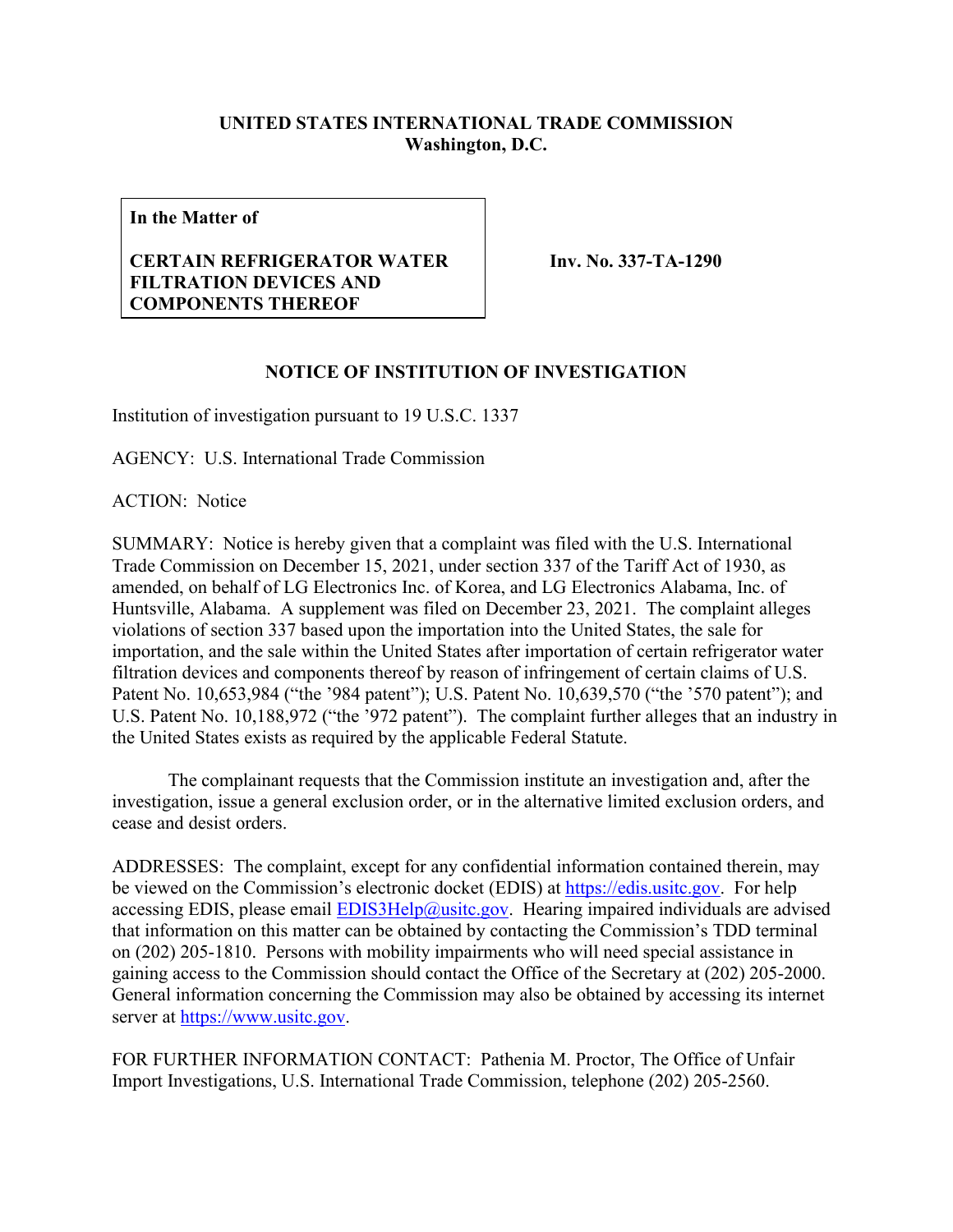## SUPPLEMENTARY INFORMATION:

AUTHORITY: The authority for institution of this investigation is contained in section 337 of the Tariff Act of 1930, as amended, 19 U.S.C. 1337, and in section 210.10 of the Commission's Rules of Practice and Procedure, 19 C.F.R. 210.10 (2021).

SCOPE OF INVESTIGATION: Having considered the complaint, the U.S. International Trade Commission, on January 14, 2022, ORDERED THAT –

(1) Pursuant to subsection (b) of section 337 of the Tariff Act of 1930, as amended, an investigation be instituted to determine whether there is a violation of subsection (a)(1)(B) of section 337 in the importation into the United States, the sale for importation, or the sale within the United States after importation of certain products identified in paragraph (2) by reason of infringement of one or more of claims 1-7 of the '984 patent; claims 1-9 of the 570 patent; and claims 1, 6, 10-13, 15, and 17-19 of the '972 patent, and whether an industry in the United States exists as required by subsection (a)(2) of section 337;

(2) Pursuant to section 210.10(b)(1) of the Commission's Rules of Practice and Procedure, 19 C.F.R. 210.10(b)(1), the plain language description of the accused products or category of accused products, which defines the scope of the investigation, is "water filters for refrigerators, water filter assemblies and interconnection subassemblies for refrigerators, and water purifying apparatuses and filter structures for refrigerators";

(3) For the purpose of the investigation so instituted, the following are hereby named as parties upon which this notice of investigation shall be served:

(a) The complainants are:

LG Electronics Inc. LG Twin Towers, 128 Yeoui-daero, Yeongdeungpo-gu Seoul, Republic of Korea, 07736

LG Electronics Alabama, Inc. 201 James Record Road Huntsville, AL 35824

(b) The respondents are the following entities alleged to be in violation of section 337, and are the parties upon which the complaint is to be served:

> Clearwater Filters 770 Canary Drive Lakewood, NJ 08701

Express Parts LLC d/b/a Express Parts!!! 78 Broad Street Keyport, NJ 07735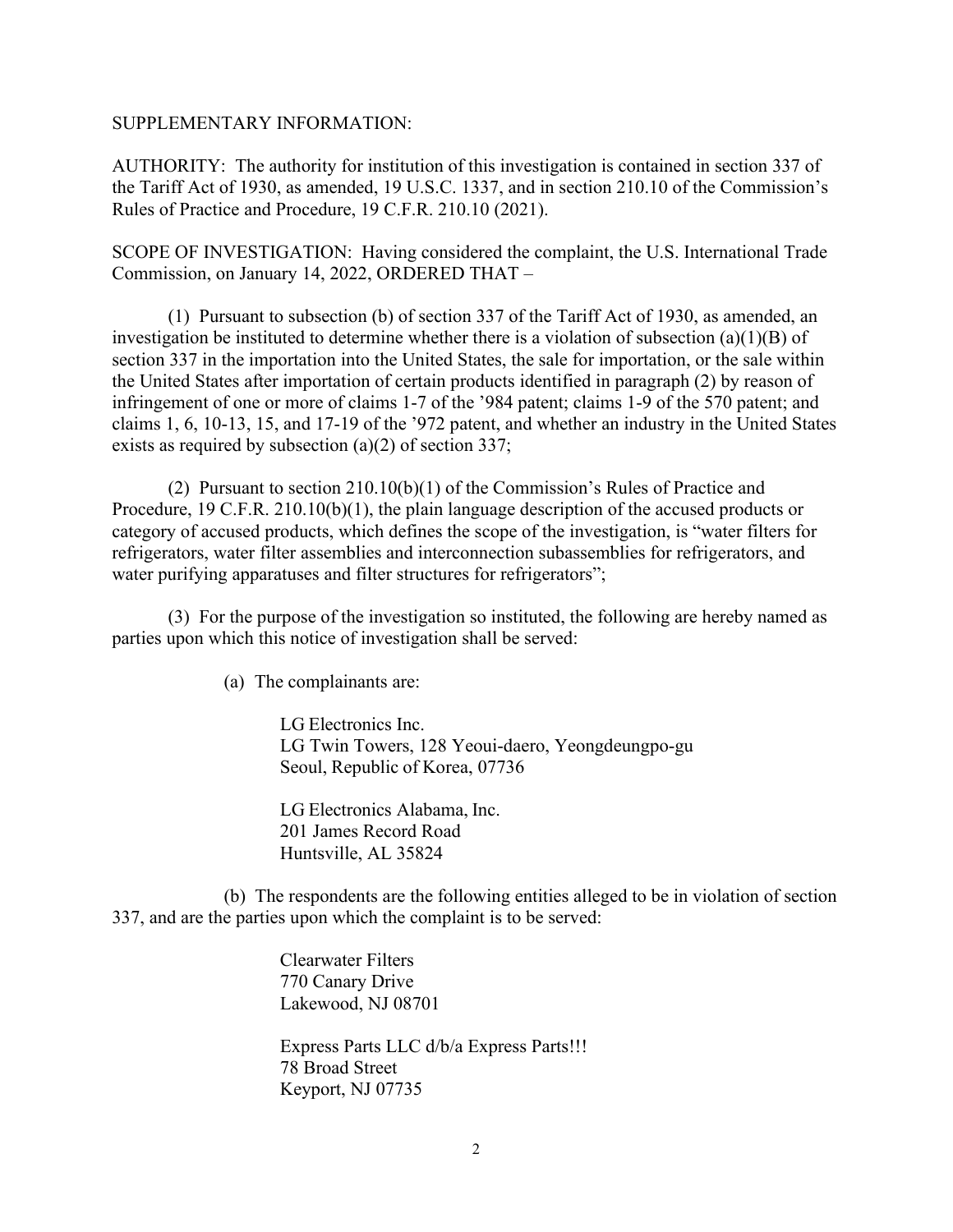Freshlab LLC 9473 NW 24th Rd. Gainesville, FL 32606

Zhang Ping d/b/a Ice Water Filter Qianxiangzhenqianyicun, Dongyang, Zhejiang, 322100 China

Jiangsu Angkua Environmental Technical Co., Ltd. 555 Yishou NorthRoad Rugao, Nantong Jiangsu, 226500 China

Liu Qi d/b/a LQQY No. 2-19, Baijiazhuang Village Zaolin Township, Lishi District Luliang City Shanxi Province, 033099 China

Lvliangshilishiquhuiliwujinbaihuoshan Ghang d/b/a LYLYMX Zaolin Township, Lishi District Luliang Shanxi Province, 033000 China

Ninbo Haishu Bichun Technology Co., Ltd. D/B/A Ninbo Hai Shu Bi Chun Ke Ji You Xian Gong Si D/B/A Pureza Filters 747 N. Church Rd., Unit G1 Elmhurst, IL 60126

Ninbo Haishu Keze Replacement Equipment Co., Ltd. d/b/a Ningboshihaishukezejinghuashebeiyou Xiangongsi D/B/A Kozero Filter Haishuquwangchungongyeyuanqu Kexinlu269hao Ningboshi Zhejiang, 315100 China

Ningbo Bichun Technology Co., Ltd. No. 269, Kexin Avenue, Wangchun Industrial Park Haishu District Ningbo City Zhejiang Province, 315000 China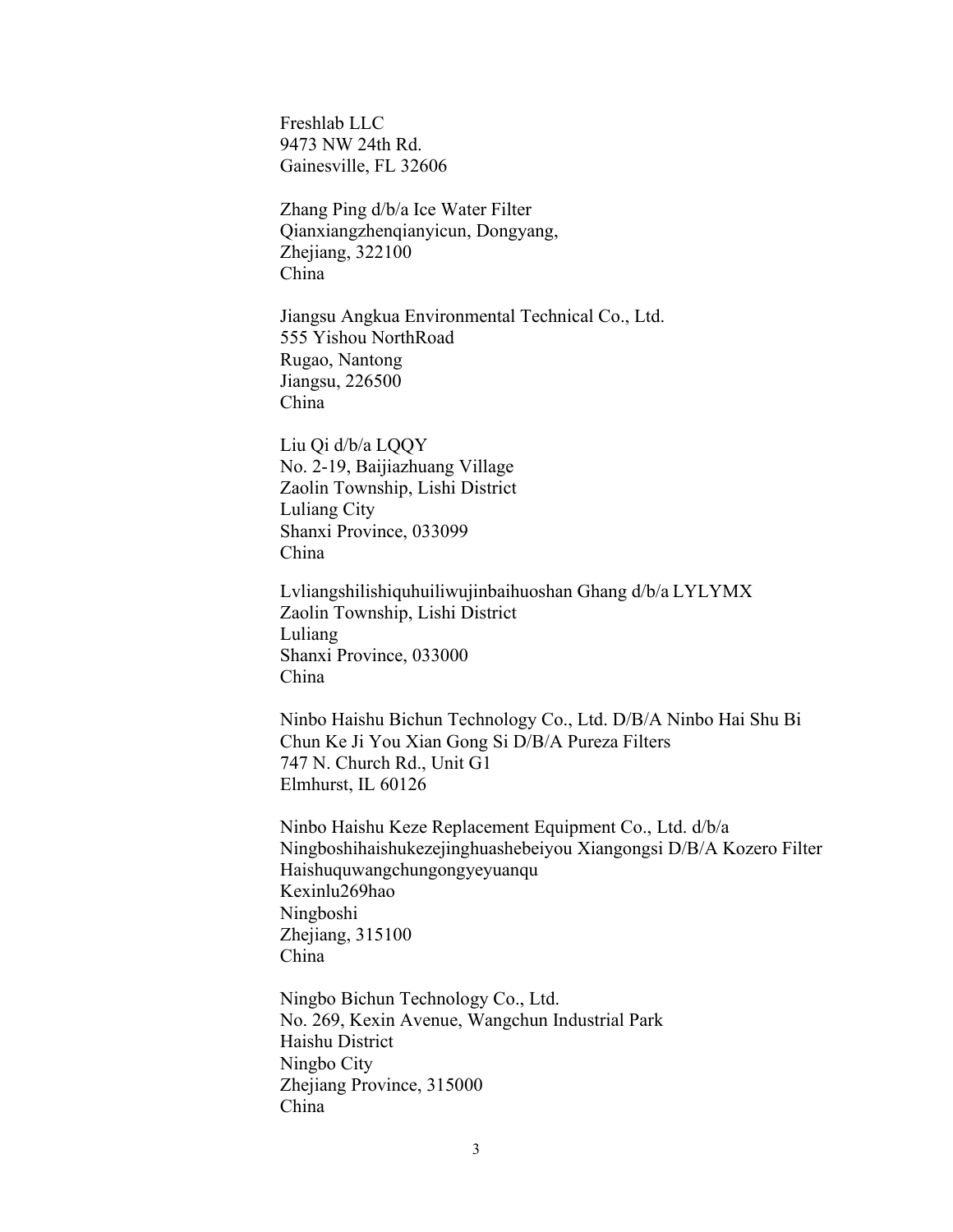Ningbo Haishu Shun'anjie Water Purification Equipment LLC No. 181-197, Shanshan Road, Wangchun Industrial Park Haishu District Ningbo Zhejiang, 315000 China Pursafet Water Filter (Wuhan) Inc.

(10) 1st-4th Floor, Plant 1, No. 1, Mintian Village, Jinghe Office Dongxihu District, Wuhan Hubei, 430040 China

Shenzen Hangling E-Commerce Co. Ltd D/B/A Shenzhenshilinghangdianzhishangwuy Ouxiangongshi d/b/a Best Belvita 747 N. Church Rd., Unit G1, Elmhurst, IL 60126

Shenzhen Yu Tian Qi Technology Co., Ltd. D/B/A Shen Zhen Shi Yu Tian Qi Ke Ji You Xian Gong Si d/b/a GLACIERFRESH Longgangquhanggangjiedao, Huaxi12xiang9hao302shi Shenzhen Guangdong, 518356 China

Aicuiying d/b/a Belvita Water 803, Building 2, No.592, Bulong Road, Bantian Street Shenzhen Guangdong Province, 518000 China

Isave Strategic Marketing Group LLC d/b/a Isave 1460 Broadway New York, NY 10036

Qinghaishunzexiaofangjianceyouxiang Ongsi d/b/a Ezeey Room 20711, 7th Floor, Unit 2, Building 1, No. 71, Wusi Street Chengxi District Xining City Qinghai Province, 810001 China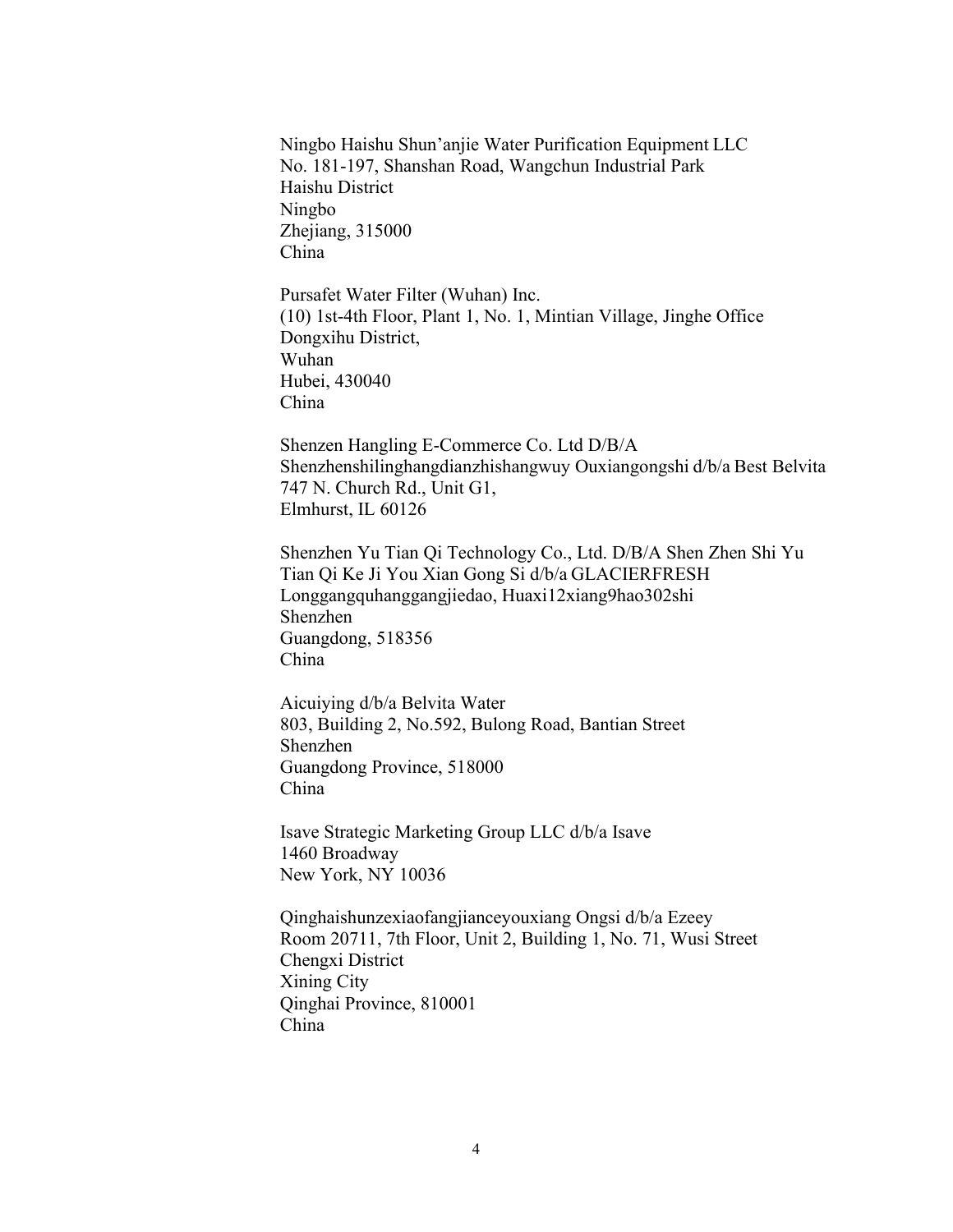Zhenpingxianjiaxuanyazhubaofuzhu Anggongyipinyouxia d/b/a Jiaxuanyazhubaofuzhuang Dong liguojierqi15-2-301 Jianganqu erqilu89hao Wuhanshi Hubeisheng, 430000 China

All Filters LLC d/b/a Allfilters 1991 W Parkway Blvd. Salt Lake City, UT 84119

GT Sourcing Inc. d/b/a GT Sourcing 15 Melnick Dr., Unit 22 Monsey, NY 10952

JJ Imports LLC d/b/a Prime Filters 319 E 54 St. Elmwood Park, NJ 07407

Tianjin Tianchuang Best Pure Environmental Science and Technology Co. Ltd. d/b/a Tianjin Tianchuang Bestpure Huanbao Keji Co. Ltd. d/b/a Healthy Home~ Tianjin Tianjin Room 1247 Building 1, NO. 118, Ri Tianjin Tianjin, 300301 China

Top Pure (Usa) Inc. d/b/a Toppure d/b/a Icepure 717 San Gabriel River Pkwy, #A Pico Rivera, CA 90660

W&L Trading LLC d/b/a Aqualink 1827 Peppervine Rd Frisco, TX 75033-0707

Yunda H&H Tech (Tianjin) Co., LTD. d/b/a Tianjin Yuanda Gongmao Youxian Gongsi d/b/a Pureplus 729hao Jinghai Jingji Kaifa Qu Tianjinshi Tianjinshi, 301600 China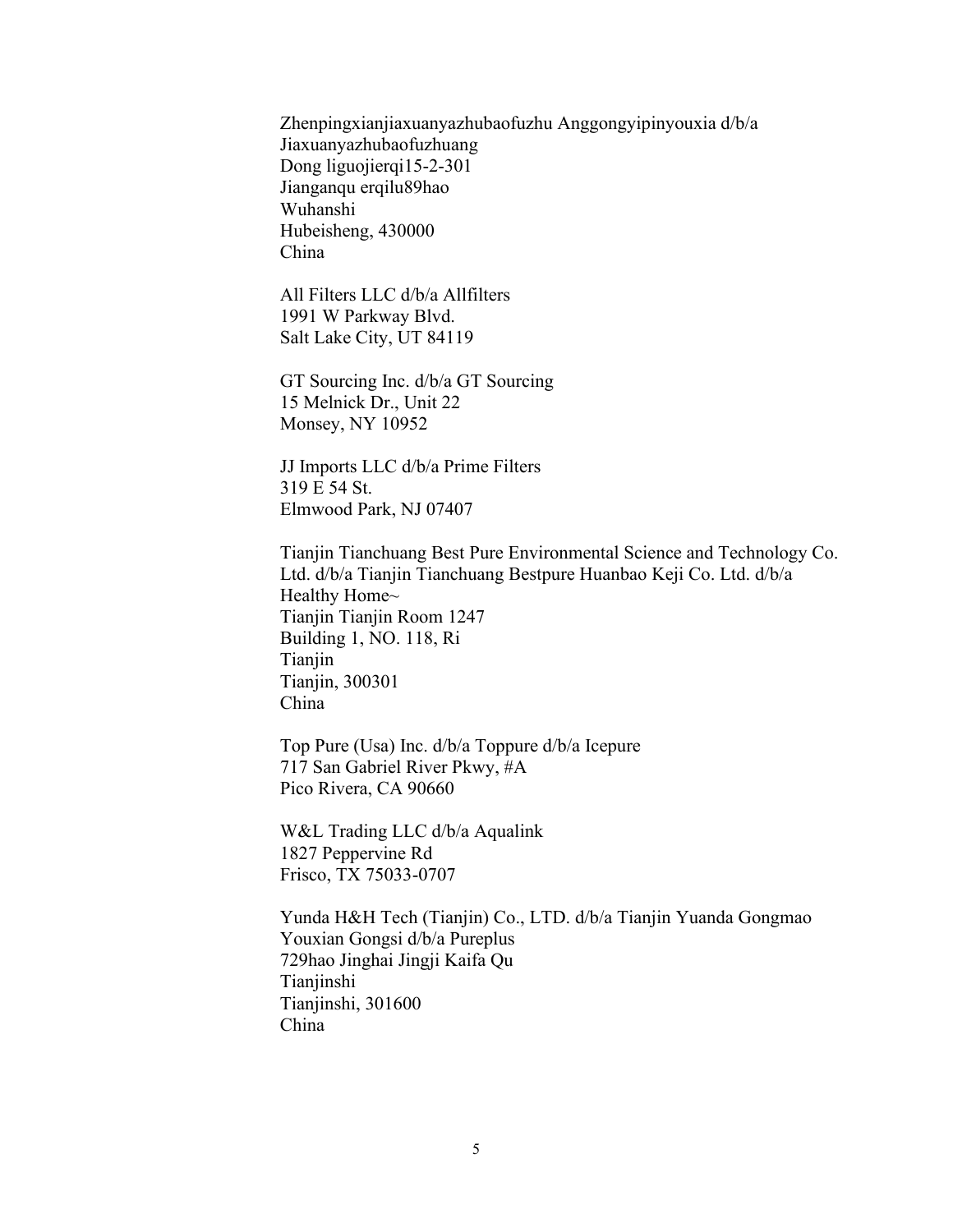Refresh Filters LLC d/b/a Refresh My Water 1460 Broadway New York, NY 10036

Qingdao Ecopure Filter Co., Ltd d/b/a Waterdropdirect No. 13 Yishengbai Rd. Environmental Protection Industry Zone Qingdao Shandong, 266200 China

Qingdao Maxwell Commercial and Trading Company Ltd d/b/a Water Purity Expert No. 401 Mincheng Rd, Room 1102 Unit 2, Building 16 Qingdao Chengyang Shandong, 266000 China

Qingdao Uniwell Trading Co., Ltd. d/b/a Qingdao Youniwei Shang Mao You Xian Gong Si d/b/a Uniwell Filter Xianggangdonglu195hao Shangshizhongxin7haolou403 Qingdao Shandong, 266100 China

(c) The Office of Unfair Import Investigations, U.S. International Trade Commission, 500 E Street, S.W., Suite 401, Washington, D.C. 20436; and

(4) For the investigation so instituted, the Chief Administrative Law Judge, U.S. International Trade Commission, shall designate the presiding Administrative Law Judge.

Responses to the complaint and the notice of investigation must be submitted by the named respondents in accordance with section 210.13 of the Commission's Rules of Practice and Procedure, 19 C.F.R. 210.13. Pursuant to 19 C.F.R. 201.16(e) and 210.13(a), as amended in 85 Fed. Reg. 15798 (March 19, 2020), such responses will be considered by the Commission if received not later than 20 days after the date of service by the complainants of the complaint and the notice of investigation. Extensions of time for submitting responses to the complaint and the notice of investigation will not be granted unless good cause therefor is shown.

Failure of a/the respondents to file a timely response to each allegation in the complaint and in this notice may be deemed to constitute a waiver of the right to appear and contest the allegations of the complaint and this notice, and to authorize the administrative law judge and the Commission, without further notice to the respondent, to find the facts to be as alleged in the complaint and this notice and to enter an initial determination and a final determination